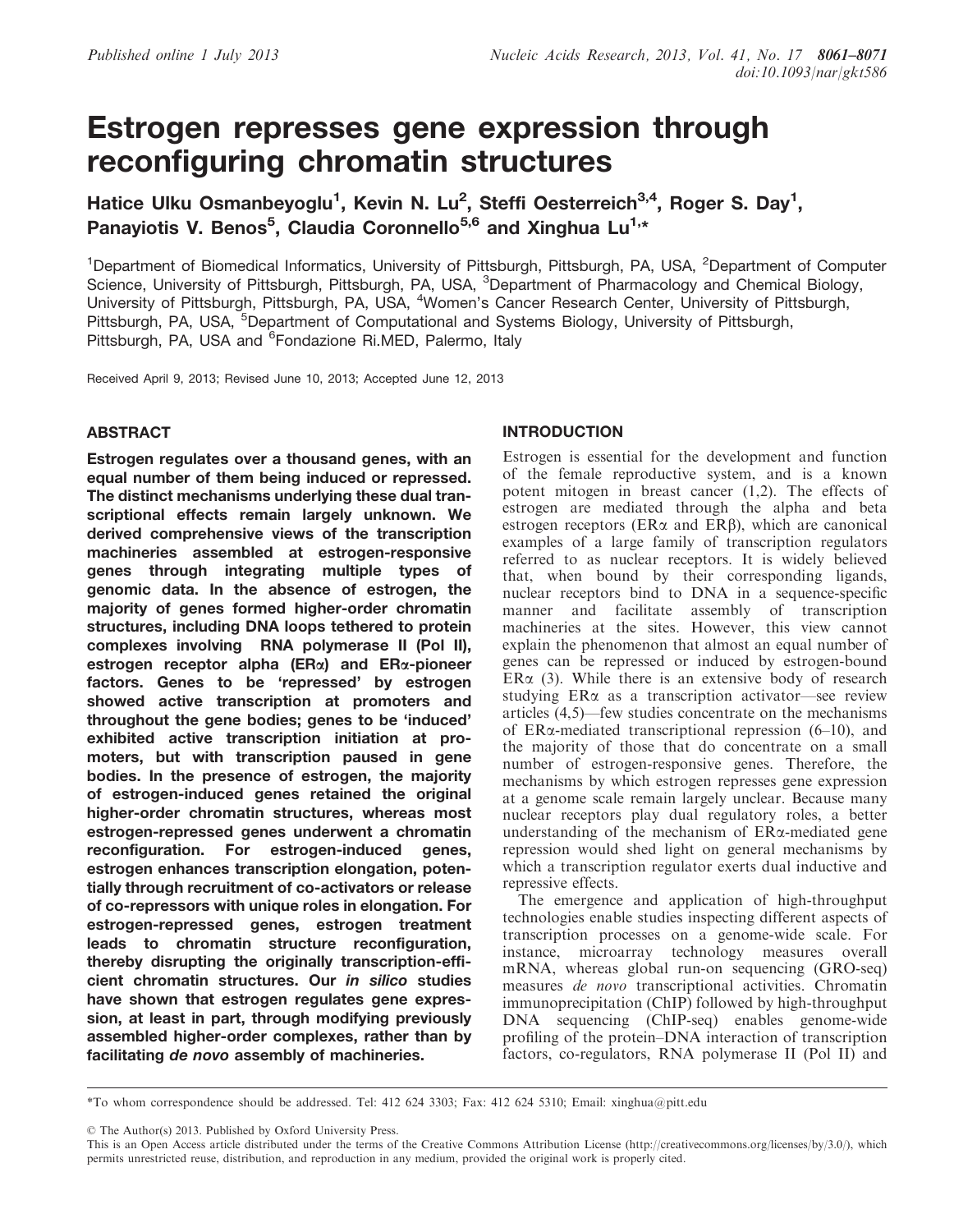histone-modification markers, while chromatin interaction analysis with paired-end tag sequencing (ChIA-PET) and other techniques [\(11–14](#page-9-0)) captures long-range chromatin interactions on a genome-wide scale.

In this study, we sought to investigate the mechanisms of estrogen-mediated transcription regulation by integrating publically available genome-scale data sets collected in the absence and presence of estrogen ([15–21](#page-9-0)). Through dissecting the diverse data sets from different angles, we derived an extensive picture of ERa-mediated transcription machinery, particularly with respect to the involvement of higher-order chromatin structures and their distinct responses to estrogen between estrogeninduced and estrogen-repressed genes. Our analyses resulted in new findings with respect to both baseline transcription and ligand-mediated transcription of estrogenregulated genes. These findings further lead to a novel hypothesis for a general mechanism for gene repression.

# MATERIALS AND METHODS

# Identification of consensus estrogen-responsive genes

The consensus estrogen-responsive genes were identified based on a ranked-product meta-analysis across four independently published data sets (GSE3834, GSE9936, GSE11324 and GSE5840—Affymetrix GeneChip Human Genome U133 Plus 2.0 platform), which investigated the effect of estrogen treatment on gene expression in MCF-7 cells at early  $(3-4 h)$  time points  $(22)$  $(22)$ . We further filtered out genes with small mean and standard deviation, which would lead to a low signal-to-noise ratio. We selected genes that contain a single RefSeq transcription-starting site (TSS) annotation to simplify analysis.

# ChIP-seq, GRO-seq and ChIA-PET data sets and preprocessing

ChIA-PET data for MCF-7 cells (preprocessed) were obtained from the originally published [Supplementary](http://nar.oxfordjournals.org/lookup/suppl/doi:10.1093/nar/gkt586/-/DC1) [Data](http://nar.oxfordjournals.org/lookup/suppl/doi:10.1093/nar/gkt586/-/DC1) ([15,](#page-9-0)[16,23](#page-10-0)). We merged results of IHM001F and IHH015F large-scale ChIA-PET analysis ([15\)](#page-9-0) using [sup](http://nar.oxfordjournals.org/lookup/suppl/doi:10.1093/nar/gkt586/-/DC1)[plementary files](http://nar.oxfordjournals.org/lookup/suppl/doi:10.1093/nar/gkt586/-/DC1) of the original work [\(15](#page-9-0)). Processed Pol II ChIA-PET data were obtained from authors of the original work [\(23](#page-10-0)). Preprocessed ChIP-seq Pol II, transcription factor (TF), co-regulator and histonemarker data for MCF-7 were downloaded from the Nuclear Receptor Cistrome Database, [\(21](#page-10-0)) where the peaks were called by the model-based analysis of ChIP-Seq (MACS) method [\(26](#page-10-0)), with *P*-value cutoff  $10^{-5}$ . Mapped GRO-seq reads (at 0 and 40 min) were downloaded from the GEO (GSE27463).

# Consensus ERa cistrome

We collected a total of four ChIP-seq data sets for  $ER\alpha$ ([17–20\)](#page-10-0) that profiled MCF-7 in the absence and presence of ligand. Because there was a large variation of  $ER\alpha$ binding sites across different MCF-7 studies, we merged overlapping binding sites in at least two studies to form a consensus ERa cistrome using the completeMOTIFs pipeline ([24](#page-10-0)). This approach allowed us to combine the

results of several studies to provide a global picture of  $ER\alpha$ -binding sites.

# Consensus FoxA1 cistrome

From the MCF-7 cell line, we collected three ChIP-seq data sets for FoxA1  $(17,25,26)$  $(17,25,26)$  $(17,25,26)$  $(17,25,26)$  in the absence of ligand, as well as two ChIP-seq data sets for FoxA1 ([17,25](#page-10-0)) treated with estrogen. We merged overlapping binding sites in at least two studies to form a consensus FoxA1 cistrome in the absence of ligand using the completeMOTIFs pipeline [\(24](#page-10-0)). We took overlapping binding sites (at least 1 bp) from two studies of ligand to form a FoxA1 cistrome in the presence of ligand.

# Genome annotations

Genome annotations were downloaded from the human genome Build 36 (hg18 assembly) of the UCSC Genome Browser (<www.ucsc.org>). Gene definitions were given by the RefSeq genes track. We have considered only the RefSeq genes that have one annotated TSS. When visualizing experiments with the UCSC Genome Browser, we used human genome Build 37 (hg19 assembly).

# Pol II ChIP-seq meta-gene profiles

The average Pol II ChIP-seq profile across genes, a 'metagene' profile ([27\)](#page-10-0), was plotted by aligning genes at the first and last nucleotides of the annotated transcripts and scaling the sequencing tags as follows. The total sequence tag counts were directly used for the promoter (0.5 kb upstream of the TSS to 0.5 kb downstream) and the 3'-end (0.5 kb upstream of the transcription end site (TES) to 0.5 kb downstream) of transcripts. To account for variable gene sizes, a signal between 0.5 kb downstream of the TSS to 0.5 kb upstream of the gene end was represented by 1000 values obtained by cubic spline interpolation. The resulting tags of a gene were then scaled to 100 equally sized bins (with average tags in each bin), so that all genes appeared to have the same length. All profiles were plotted on a normalized read per million (RPM) basis.

# GRO-seq meta-gene profiles

To show the average GRO-seq profiles across genes, we plotted a 'metagene' profile [\(27](#page-10-0)). Genes were aligned at the first and last nucleotides of the annotated transcripts, and sequencing tags were scaled in the same fashion as described in the previous subsection. The total sequencing tag counts were directly used for the promoter (1 kb upstream of the TSS to 1kb downstream) and the 3'-end (1 kb upstream of the TES to 1 kb downstream) of transcripts. All profiles were plotted on a normalized RPM basis. The transcription-starting rate on the sense (or antisense) strand of a gene was calculated as the total RPM near the TSS region  $(-300 \text{ to } +300 \text{ bp})$ .

# microRNA analysis

The target prediction analysis was performed by using ComiR [\(28](#page-10-0)), a newly developed algorithm that is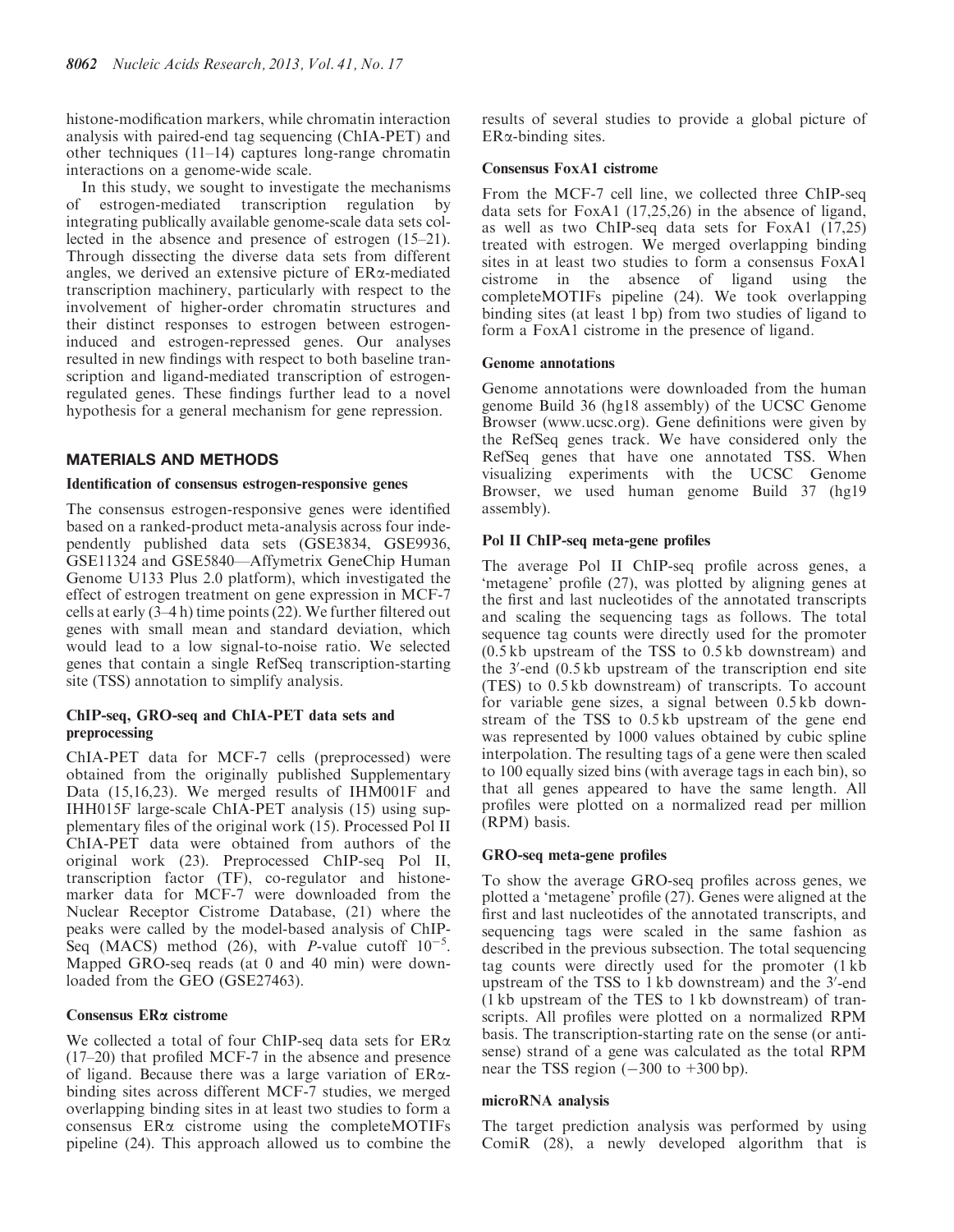designed to predict the targets of a set of microRNAs (miRNAs). ComiR incorporates the miRNA expression level in the thermodynamic binding model and thus improves the prediction of existing algorithms. It then combines the improved predictions of four target prediction tools using a support vector machine trained on Drosophila Ago1 immunoprecipitation data. We used ComiR to compute the gene probabilities associated with each single miRNA, and we considered as targets those genes with a ComiR probability score >0.8.

#### Statistical analysis

The statistical significance of the difference between gene groups was assessed using the t-test and the chi-squared test using R. To gauge the significance of spatial correlations between promoters of estrogen-responsive genes with histone markers, we used the GenometriCorr package [\(29](#page-10-0)), which assesses permutation to  $(n = 500)$  to create a distribution of genomic distances that would be expected if the markers were uncorrelated.

# RESULTS

#### Identification of early estrogen-responsive genes by metaanalysis

We used the results from a recent meta-analysis of estrogen response in MCF-7 breast cancer cells ([22\)](#page-10-0) that identified a set of early estrogen-responsive genes. From this set, we selected genes that have a single TSS according to annotations from RefSeq ([30\)](#page-10-0), leading to a total of 748 estrogen-responsive genes, including 429 estrogen-induced and 319 estrogen-repressed genes ([Supplementary Table](http://nar.oxfordjournals.org/lookup/suppl/doi:10.1093/nar/gkt586/-/DC1) [S5](http://nar.oxfordjournals.org/lookup/suppl/doi:10.1093/nar/gkt586/-/DC1)). For the estrogen-induced genes, the signals at the probe level for 210 genes were categorized as 'present' in the absence of estrogen, and those for the remaining 219 genes were categorized as 'absent'. In the absence of estrogen, the expression value of estrogen-repressed genes was higher than that of estrogen-induced genes. This subset of estrogen-responsive genes in the human genome should be sufficiently representative of estrogenresponsive genes to allow for insight into estrogenmediated transcription regulation.

# The status of transcription machineries in the absence of estrogen

To infer the status of transcription machineries assembled at the estrogen-responsive genes in the absence of estrogen, we performed integrative analyses of a large number of the genome-scale data sets collected from MCF-7 cells, including ChIP-seq data sets for Pol II, ERa, ERa-pioneer factors and ChIA-PET data sets for Pol II and ER $\alpha$  (see [Supplementary Table S1](http://nar.oxfordjournals.org/lookup/suppl/doi:10.1093/nar/gkt586/-/DC1) for the complete list of data sets).

#### Pol II occupancy at promoters

Using the Pol II ChIP-seq data set by Li *et al.* [\(23](#page-10-0)), we performed meta-gene analysis to compare Pol II occupancy at estrogen-induced and estrogen-repressed genes [\(Figure 1A](#page-3-0)). Both gene sets showed strong peaks of Pol II-binding at the promoter regions of the meta-genes, and revealed no significant difference (*t*-test  $P = 0.7$ ) in terms of the normalized total sequence tag counts near TSS  $(±500 bp)$  between the two sets of genes. Because Pol II was ubiquitously present at the promoters of estrogenresponsive genes, and because estrogen was not required for Pol II recruitment to these promoters, we conclude that Pol II occupancy in the absence of estrogen is not the key factor determining the distinct transcriptional behaviors of the estrogen-induced and estrogen-repressed genes.

#### Pol II-associated chromatin interaction complexes.

Observing the presence of Pol II at the estrogen-responsive genes motivated us to investigate whether DNA-bound Pol II participate in higher-order chromatin structures because it is known that physical contacts between regulatory factors through local DNA looping cause higherorder structures that affect gene-expression regulation [\(15](#page-9-0),[23,31](#page-10-0)). We studied the Pol II ChIA-PET data by Li et al. ([23\)](#page-10-0) to investigate higher-order chromatin structures involving Pol II ('Pol II complexes') at estrogenresponsive genes.

The simplest form of a higher-order chromatin structure is a single loop of DNA tethered to a protein complex, and it is common to observe multiple loops and anchor regions (the DNA region in contact with the protein complex) in a chromatin complex. The diagram at [Figure 1B](#page-3-0) illustrates the way a gene can be categorized with respect to a chromatin complex. A gene is considered an 'anchor gene' if its TSS is within  $\pm 5 \text{ kb}$  of a DNA–protein anchor region [\(23](#page-10-0)); otherwise, it is considered a 'loop gene'. Such a categorization is of interest because being an 'anchor gene' brings a gene close to Pol II, the center of transcription action.

Among 748 estrogen-responsive genes, 641 (86%) were located within 563 Pol II complexes, indicating that some Pol II complexes enclosed more than one estrogen-responsive gene. Further inspection showed that the majority— 624 out of the 641 genes  $(97%)$ —were located in the anchor regions of the 552 Pol II complexes; of these, 358 were estrogen-induced genes and 266 were estrogenrepressed genes ([Figure 1](#page-3-0)C). The rest of this report will focus on these estrogen-responsive anchor genes to study the impact of formation or disruption of higher-order chromatin structures on regulating their expression.

# ERa and pioneer factors within the chromatin complexes.

The presence of Pol II complexes at the estrogen-responsive genes raised an interesting question: are  $ER\alpha$  and its pioneer factors involved in the formation of these complexes in the absence of estrogen? From the results of four  $ER\alpha$  ChIP-seq studies ([17–20\)](#page-10-0) in MCF-7 cells before estrogen treatment, we identified a set of 18 212 consensus ERa-binding sites. We then investigated which of the observed ER $\alpha$ -binding sites were located within or close to the Pol II complex regions containing estrogen-responsive genes.

The majority  $(434/552 = 79\%)$  of the Pol II complexes containing estrogen-responsive anchor genes contained ERa-binding sites, averaging 9.1 sites per complex. Most of them had at least one site within an anchor region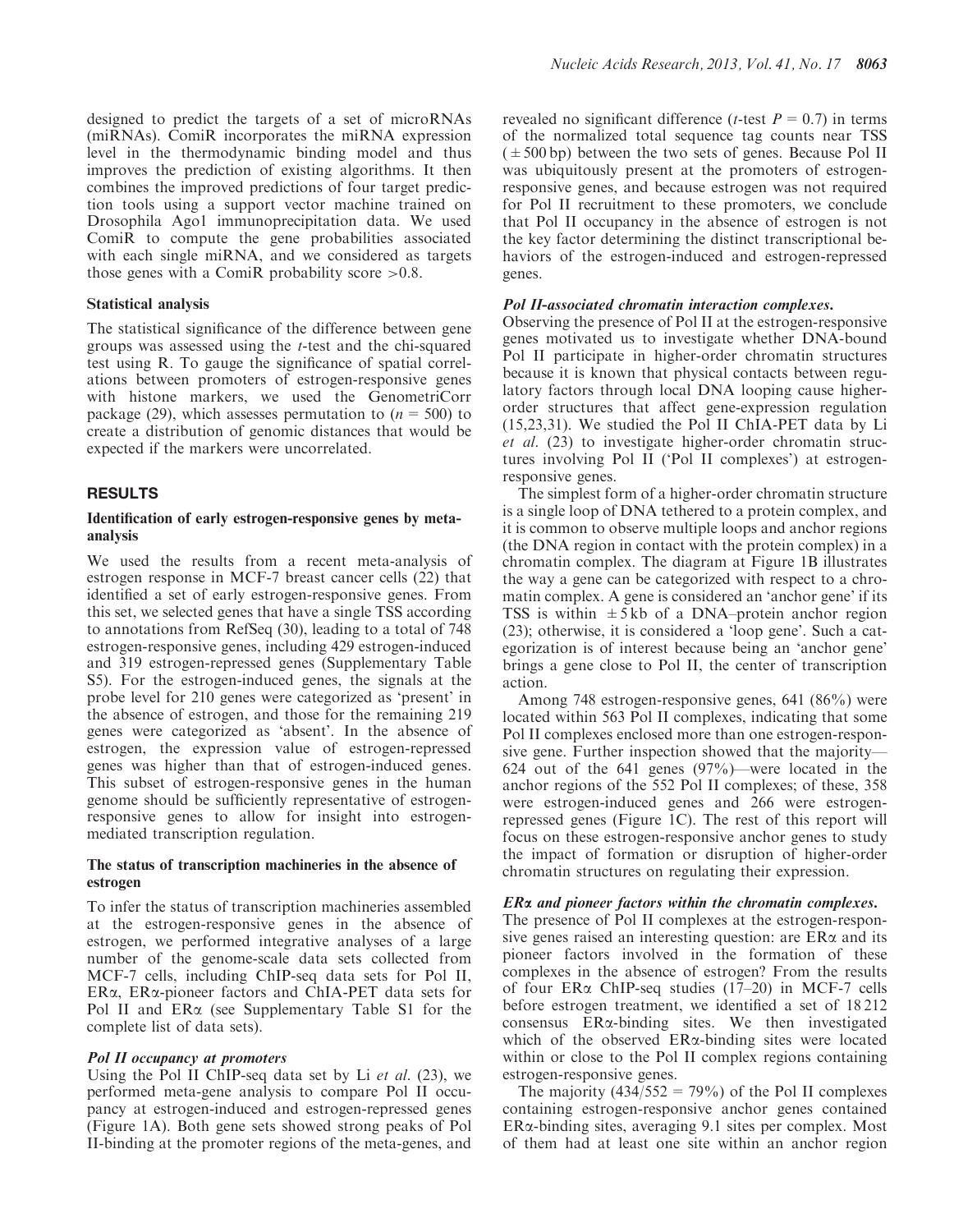<span id="page-3-0"></span>

Figure 1. Transcription states and chromatin complexes in the absence of estrogen. (A) Composite (meta-gene) profiles of Pol II ChIP-seq of estrogen-responsive genes, presented as RPM. Profiles for promoter and 3' end were aligned at TSS and TES respectively; profiles for gene bodies were scaled. (B) Annotation of genes based on their relative position to the Pol chromatin complex. (C) Distribution of estrogen-responsive genes in terms of their relative position to Pol II complexes. (D) Meta-gene profiles of GRO-seq of Pol II bound anchor genes, presented as RPM. Profiles for promoter and 3' end were aligned at TSS and TES, respectively; profiles for gene bodies were scaled. GRO-seq reads aligned to RefSeq TSSs in both sense and antisense directions relative to the direction of the gene. (E) Boxplots show the comparison of pause ratio (TSS/gene body) for estrogen-repressed genes (blue) and estrogen-induced genes (coral) as determined by GRO-seq in the absence ligand.

 $(413/434 = 95\%)$ . [Table 1](#page-4-0) shows the distribution of complexes containing estrogen-induced and estrogen-repressed genes, as well as the percentage of complexes containing  $ER\alpha$ -binding sites. A Jaccard test ([29\)](#page-10-0) showed that, in the absence of estrogen, the  $ER\alpha$  sites were significantly enriched in the Pol II complexes  $(P < 0.01)$ .

We further investigated whether the well-known ERapioneer factor, forkhead box A1 (FoxA1), as well as other putative ERa-pioneer factors, including pre-B-cell luekemia trnascription factor 1 (PBX1), activating protein 2 gamma  $(AP2\gamma)$  and trans-acting T-cell-specific transcription factor (GATA3), were also enriched in the Pol II complexes to facilitate  $ER\alpha$  binding in these regions. We identified the binding sites for these factors from respective ChIP-seq data [\(17](#page-10-0),[25,26,32,33\)](#page-10-0) collected from MCF-7 cells in the absence of estrogen ([Table 1](#page-4-0)).

Jaccard tests [\(29](#page-10-0)) showed that the binding sites of each the above factors were significantly enriched  $(P < 0.01)$  in the anchor regions. Most  $ER\alpha$ -binding sites (3045 out of 3950; 77%) co-occurred with at least one pioneer factor inside the Pol II complexes [\(Supplementary Figures S1](http://nar.oxfordjournals.org/lookup/suppl/doi:10.1093/nar/gkt586/-/DC1) and [S2](http://nar.oxfordjournals.org/lookup/suppl/doi:10.1093/nar/gkt586/-/DC1)).

#### Histone-modification markers

Epigenetic modifications, particularly histone-modification markers, reflect another aspect of the status of transcription machineries at promoters. Some of these markers indicate 'active promoters', while others indicate 'inactive promoters' [\(34](#page-10-0)). Using the GenometriCorr package ([29](#page-10-0)), we analyzed the histone-modification-marker data from MCF-7 cells ([17,35](#page-10-0)) to assess whether they exhibited significant spatial correlation with the promoters  $(\pm 1 \text{ kb})$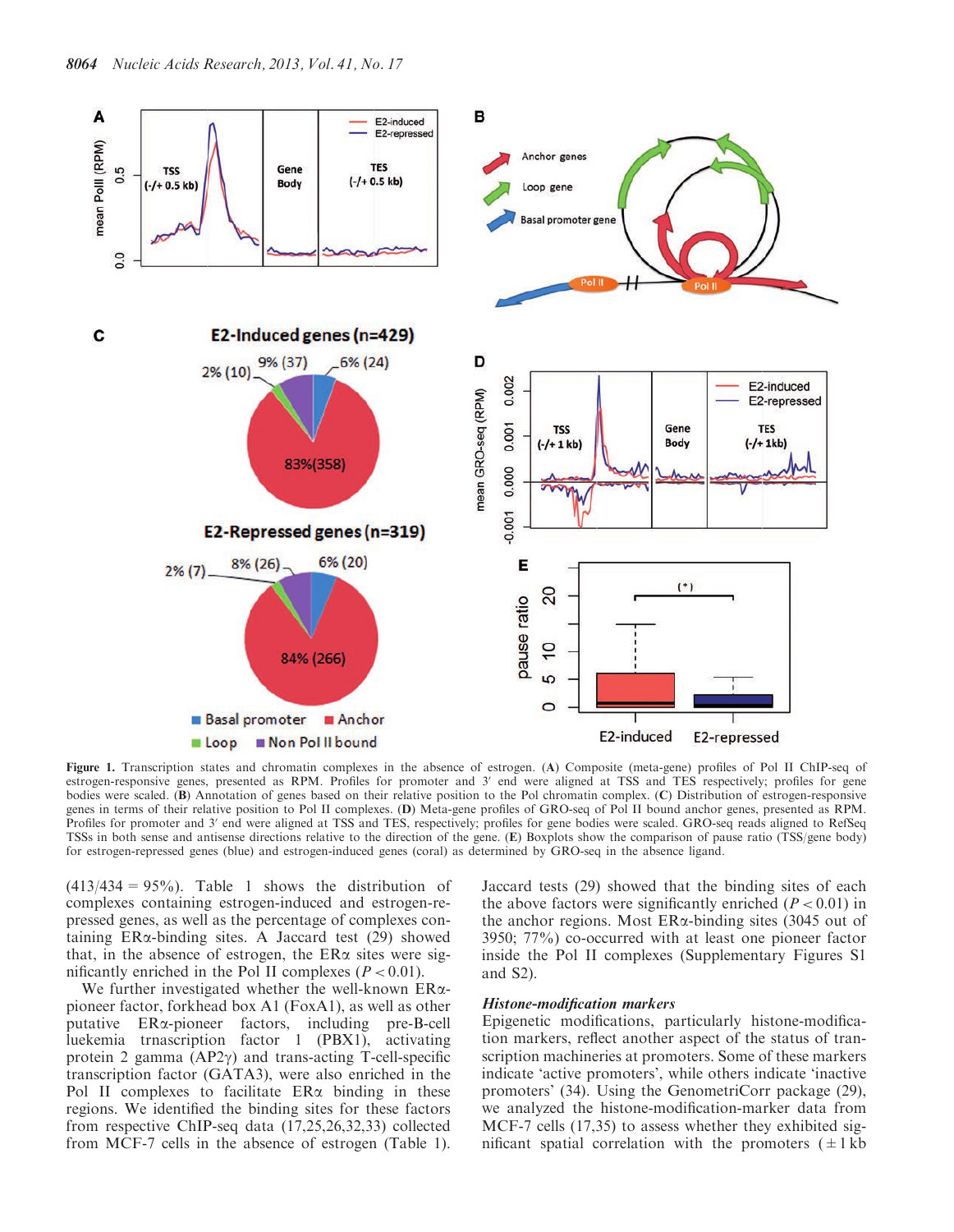<span id="page-4-0"></span>Table 1. The distribution of Pol II complexes where estrogen-induced and estrogen-repressed genes reside and their relationship to  $ER\alpha$  and pioneer factor binding sites inside the anchor region of complexes

| Number               | Complexes containing<br>estrogen-induced<br>genes $(\% )$ | Complexes containing<br>estrogen-repressed<br>genes $(\%)$ |
|----------------------|-----------------------------------------------------------|------------------------------------------------------------|
| All Pol II complexes | 344                                                       | 238                                                        |
| $ER\alpha$           | 248 $(72.1\%)$                                            | 194 $(81.5\%)$                                             |
| FoxA1                | 199 (57.8%)                                               | 187 $(78.6\%)$                                             |
| $AP2\gamma$          | 286 $(83.1\%)$                                            | 222 $(93.3\%)$                                             |
| PBX1                 | 271 (78.8%)                                               | $211 (88.7\%)$                                             |
| GATA3                | $235(68.3\%)$                                             | 193 $(81.1\%)$                                             |

The table shows the number of complexes—where estrogen-induced and estrogen-repressed genes reside—that have ERa and pioneer factor binding inside their anchor regions.

around TSS) of the estrogen-responsive genes. The results (see [Supplementary Table S2\)](http://nar.oxfordjournals.org/lookup/suppl/doi:10.1093/nar/gkt586/-/DC1) show that, in the absence of estrogen, the promoters of both estrogen-induced and repressed genes were significantly enriched with the histone-modification markers commonly associated with active promoters, including H3K4me1, H3K4me3, H3K9ac and H3K14ac. There was no significant difference in histone-marker distributions between estrogeninduced and estrogen-repressed genes.

### Transcription activity

Next, we investigated the transcription activity of estrogen-responsive genes in the absence of estrogen, using the results of a GRO-seq experiment performed in MCF-7 [\(16](#page-10-0)). GRO-seq detects de novo transcription activities of genes on a genome-wide scale, thus providing a 'map' of the position and direction of transcription activities. We performed meta-gene analysis of the transcription activities in the region between 1 kb upstream of the TSS and 1 kb downstream of the TES. [Figure 1D](#page-3-0) reveals two GRO-seq peaks within the promoters, along both sense and antisense strands of both estrogen-induced and estrogen-repressed genes, indicating that transcription was actively initiated at the TSSs of these genes. On the sense strand, there was no significant difference (t-test,  $P = 0.57$ ) in transcription initiation rate (the total reads within the vicinity of  $\pm 300$  bp of TSS) between the estrogen-induced and estrogen-repressed genes. On the antisense strand, we observed significantly more reads for the estrogen-induced genes in comparison with the estrogen-repressed genes (*t*-test,  $P < 10^{-3}$ ). The function of antisense transcripts is unknown, but their existence suggests that DNA assumes an open chromatin structure permissive to transcription activity by Pol II [\(36–38\)](#page-10-0).

We next compared the transcription activities within the gene bodies (300 bp downstream TSS to TES) of the estrogen-responsive genes. Estrogen-repressed genes had more reads in the body region than did estrogen-induced genes (*t*-test  $P < 10^{-3}$ ). We calculated the pause ratio of each gene, defined as the normalized total reads in the vicinity of a TSS ( $\pm$ 300 bp) over that in the corresponding gene body, and compared the results from estrogeninduced and estrogen-repressed genes. [Figure 1E](#page-3-0) shows

that the pause ratio of the estrogen-induced genes was significantly higher (*t*-test  $P < 10^{-2}$ ). The results suggest that, although there was active transcription initiation at the promoter of all estrogen-responsive genes in the absence of estrogen, the transcription of the estrogeninduced genes failed to progress into gene bodies, thus leading to a low level of full-length transcripts; for the estrogen-repressed genes, coordinated transcription across promoters and genes bodies led to full-length transcripts before estrogen treatment.

## Status of transcription machineries in the presence of estrogen

# Pol II occupancy and transcription activity

After estrogen treatment, Pol II occupancy [\(18](#page-10-0)) was found to be significantly increased (paired t-test,  $P < 10^{-19}$ ) and significantly decreased  $(P<10^{-10})$  for the estrogeninduced and estrogen-repressed genes, respectively [\(Figure 2](#page-5-0)A).

We further studied the impact of estrogen treatment on de novo transcription rates [\(Figure 2B](#page-5-0)) using the GRO-seq data ([16\)](#page-10-0). For the estrogen-induced genes, the transcription rate at promoter regions did not change significantly (paired *t*-test,  $P = 0.16$ ), but the transcription rate in the gene body (sense strand) increased significantly (paired t-test,  $P < 10^{-19}$ ), and the pause ratio was significantly decreased (paired *t*-test,  $P = 0.0015$ ). We found no significant change in the antisense transcription before and after estrogen treatment (paired *t*-test,  $P = 0.85$ ). These results indicate that estrogen mainly acted to enhance the elongation of transcription of the estrogen-induced genes.

For the estrogen-repressed genes, estrogen reduced the transcription level in both promoter (paired t-test,  $P = 0.012$ ) and gene body ( $P < 10^{-6}$ ) regions. The comparison of pause ratios before and after estrogen treatment showed no statistical difference (paired t-test,  $P = 0.21$ ). However, antisense transcription significantly decreased in the presence of estrogen (paired t-test,  $P < 10^{-5}$ ). These results suggest that estrogen effected the transcription repression, at least in part, by suppressing transcription initiation.

# Histone-modification markers

We next analyzed the impact of estrogen treatment on histone modification at the promoters of estrogen-responsive genes [\(17](#page-10-0)). As shown in [Supplementary Table S2](http://nar.oxfordjournals.org/lookup/suppl/doi:10.1093/nar/gkt586/-/DC1), estrogen treatment did not significantly change the distributions of histone-modification markers at either estrogen-induced or estrogen-repressed genes. After estrogen treatment, we observed increased total number of sequence-tags for H3K9ac and H3K14ac at the promoters of both estrogen-induced and estrogen-repressed genes; we also observed increased total number of sequence-tags for H3K4me3 and H3K9me3 at the estrogen-induced genes; however, we did not observe any significant change of inhibitory histone markers (H3K27me3) for either estrogen-induced or estrogen-repressed genes. The lack of repressive histone markers at the estrogen-repressed genes indicates that estrogenmediated gene repression is not caused by, or associated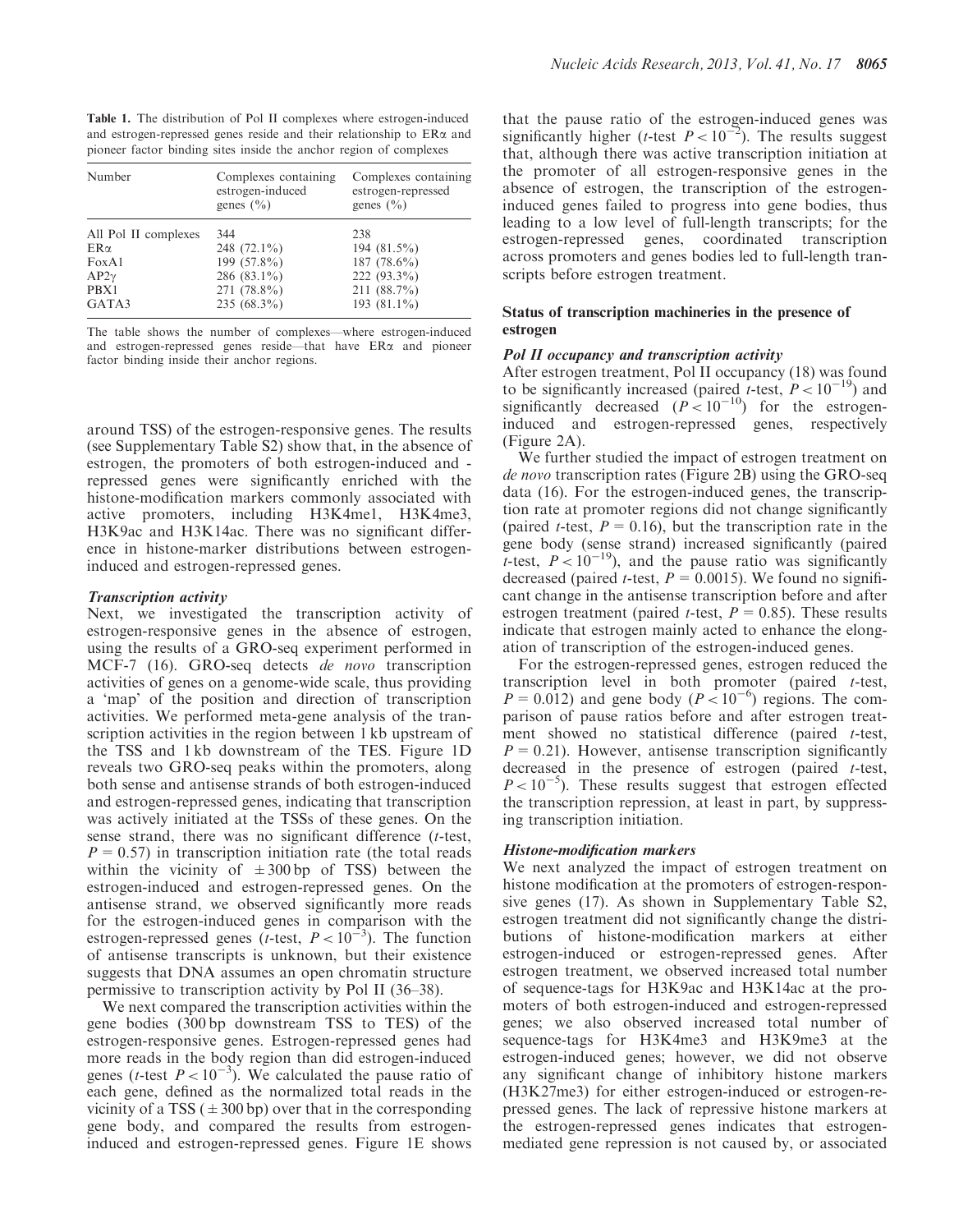<span id="page-5-0"></span>

Figure 2. Comparison of transcription states of the estrogen-induced and estrogen-repressed genes. (A) Comparison of meta-gene profiles of Pol II ChIP-seq of estrogen-induced and estrogen-repressed genes in the absence (blue) and in the presence of estrogen (pink), presented as RPM. (B) Comparison of de novo transcription of estrogen-induced and estrogen-repressed genes in the absence (blue) and in the presence of estrogen (pink) determined by GRO-seq for the estrogen-induced (left) and estrogen-repressed (right) genes.

with, changes in histone modification, at least not for the set of anchor genes we studied.

#### Chromatin reconfiguration

Because the majority of estrogen-responsive genes was enclosed in higher-order chromatin structures in the absence of estrogen, investigating the impact of estrogen treatment on these structures could shed light on their role in transcription regulation [\(39–45](#page-10-0)). Analyzing the results of a ChIA-PET study of ERa chromatin complexes ([15\)](#page-9-0) in the presence of estrogen, we identified 4293 higher-order chromatin complexes involving  $ER\alpha$  in the presence of estrogen, as well as 10 729 'stand-alone' ERa-binding events (external to a higher-order chromatin structure). Figure 3 shows the number of  $ER\alpha$  complexes and stand-alone ERa-binding sites overlapping the 552 Pol II chromatin complexes enclosing the estrogen-responsive genes reported above. A total of 358 out of 624 estrogen-responsive genes were associated with ERa chromatin complexes after estrogen treatment. We then inferred whether the Pol II complexes in the absence of estrogen were retained or disrupted after estrogen treatment by integrating the results of Pol II ChIA-PET and ER ChIA-PET experiments performed in the absence and presence, respectively, of estrogen.

We classified each estrogen-responsive gene anchored in Pol II complexes before estrogen according to its status in the ER complex after estrogen as follows: (i) Anchor-toanchor genes: an anchor gene with respect to a Pol II complex was also an anchor gene with respect to an  $ER\alpha$  complex. For example, [Figure 4](#page-6-0)A shows that the



Figure 3. A Venn diagram illustrating the overlap between the Pol II complexes formed in the absence of ligand and the  $ER\alpha$  complexes formed in the presence of ligand.

Pol II and ER $\alpha$  chromatin complexes anchor at the same regions at the promoter of the MYB gene, and that the ERa-binding sites overlapped with the anchor regions of both Pol II and  $ER\alpha$  complexes in the absence and presence of estrogen, indicating that the anti-Pol-II and anti- $ER\alpha$  antibodies had pulled down a common complex that existed before and after estrogen treatment. (ii) Anchor-to-loop: an anchor gene with respect to a Pol II complex converted to a loop gene with respect to an  $ER\alpha$  complex. [Figure 4](#page-6-0)B shows that,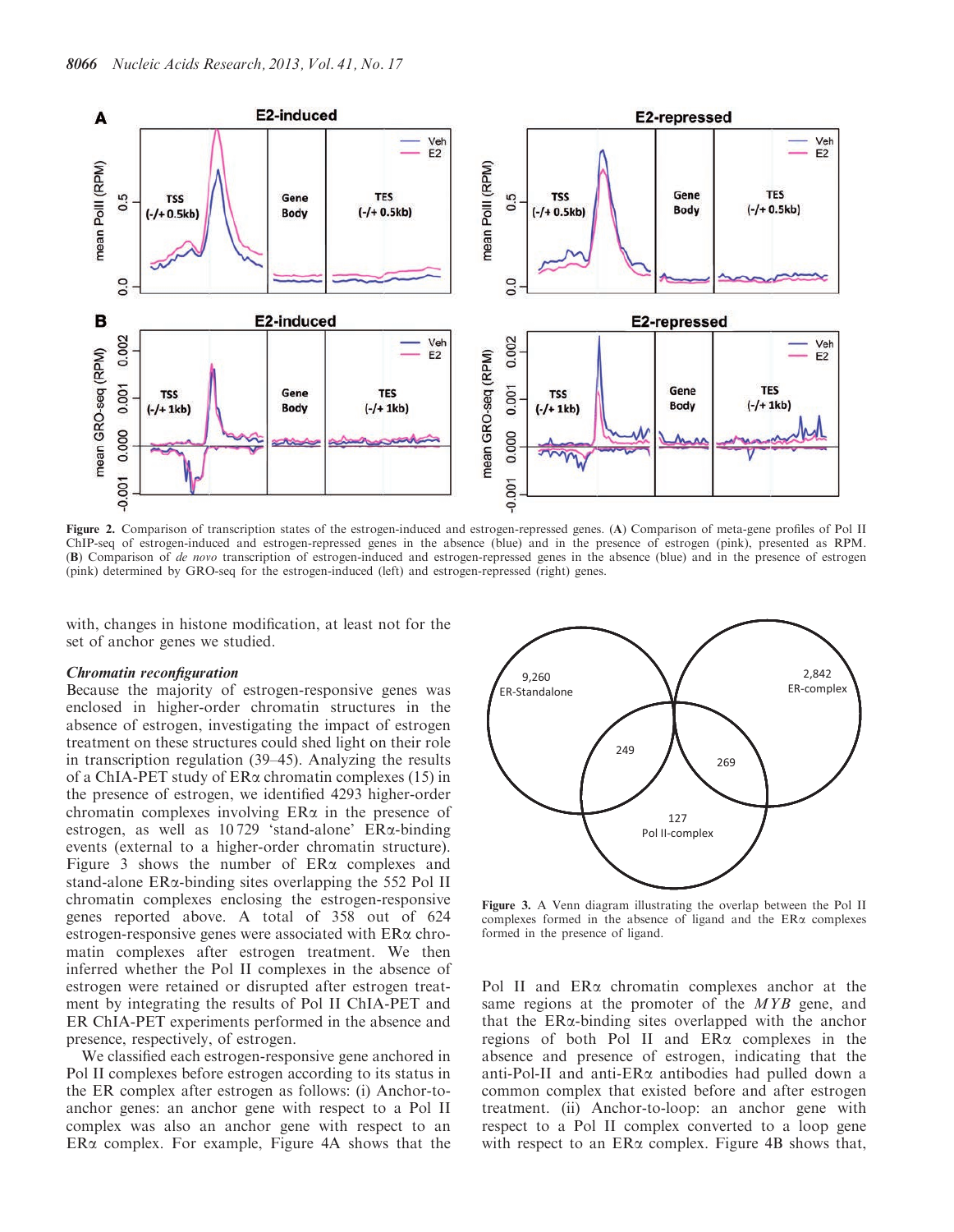<span id="page-6-0"></span>

Figure 4. The position transition patterns of estrogen-responsive genes with respect to Pol II and ER $\alpha$  complexes and examples of positional transition of genes with respect to Pol II and  $ER\alpha$  ChIA-PET complexes. (A) anchor-to-anchor, (B) anchor-to-loop, (C) anchor-to-stand-alone. A brown arrow represents a gene. The figure shows the positions and relationships of genes (RefSeq), Pol II complex anchor regions (Pol II Int),  $ER\alpha$  complex anchor regions ( $ER\alpha$  Int) and  $ER\alpha$  ChIP-seq binding sites in the absence and presence of estrogen for three example genes: (A) anchorto-anchor, gene: MYB; (B) anchor-to-loop, gene: CALM1; (C) anchor-to-stand-alone, gene: TLE1. The estrogen treatment conditions are colorcoded with green (absence) and red (presence). The black arrows indicate one of Pol II anchor regions in the absence of ligand; a line in the chromatin interaction graph indicate the DNA region is involved in a chromatin complex.

before estrogen treatment, an  $ER\alpha$  ChIP-seq-binding site overlapped with one of the anchor regions of the Pol II complex (arrow) at the promoter of CALM1, indicating that both  $ER\alpha$  and Pol II were involved in the chromatin complex. After estrogen treatment, a new ERa complex, which involved a broader DNA region subsuming the original Pol II complex, formed concurrent with the disappearance of the original ERa-binding site in the Pol II complex. Therefore, it can be inferred that the original Pol II chromatin complex was disrupted. (iii) Anchor-tostand-alone: an anchor gene with respect to a Pol II complex became a stand-alone  $ER\alpha$  gene; i.e. the gene promoter was within  $\pm 20$  kb of non-interacting ER $\alpha$ binding sites ([15\)](#page-9-0). An example of an 'anchor-to-standalone' gene, TLE1, is shown in Figure 4C. After estrogen treatment, the ERa-binding sites overlapping with the Pol II complex anchor are not associated with any  $ER\alpha$  complex, suggesting that the original Pol II complex had been disrupted.

We first compared the distributions of estrogen-induced and estrogen-repressed genes, which were significantly different (Chi-square test,  $P < 10^{-11}$ ), among these categories. Based on the distribution of genes among the categories, we inferred that 86% (124/144) of the Pol II complexes, which formed in the absence of estrogen and

contained estrogen-repressed genes, were disrupted after estrogen treatment. In comparison, the Pol II complexes containing 49% (104/213) of estrogen-induced genes were inferred to have been disrupted.

We further studied the subset of estrogen-responsive genes with  $ER\alpha$  inside the anchor region of the Pol II complexes in the absence of estrogen. Because these  $ER\alpha$  were integrated in the Pol II complexes, we felt it would be interesting to investigate the impact of the binding of estrogen to  $ER\alpha$  on the status of the Pol II complexes. After estrogen treatment, 81% (55 out of 68) of the estrogen-repressed genes in this subset underwent chromatin reconfiguration; in contrast, only 35% (39 out of 113) of estrogen-induced genes underwent chromatin reconfiguration ([Figure 5](#page-7-0)B).

### Impact of chromatin reconfiguration on transcription

To investigate the effect of chromatin reconfiguration on transcription activities, we compared transcription activities of different gene groups, e.g. 'anchor-toanchor' group vs. 'anchor-to-loop' group, based on the GRO-seq data [\(16](#page-10-0)). For the estrogen-induced genes, the transcription activities were not significantly different among the anchor-to-anchor, anchor-to-loop and anchor-to-stand-alone groups in the presence of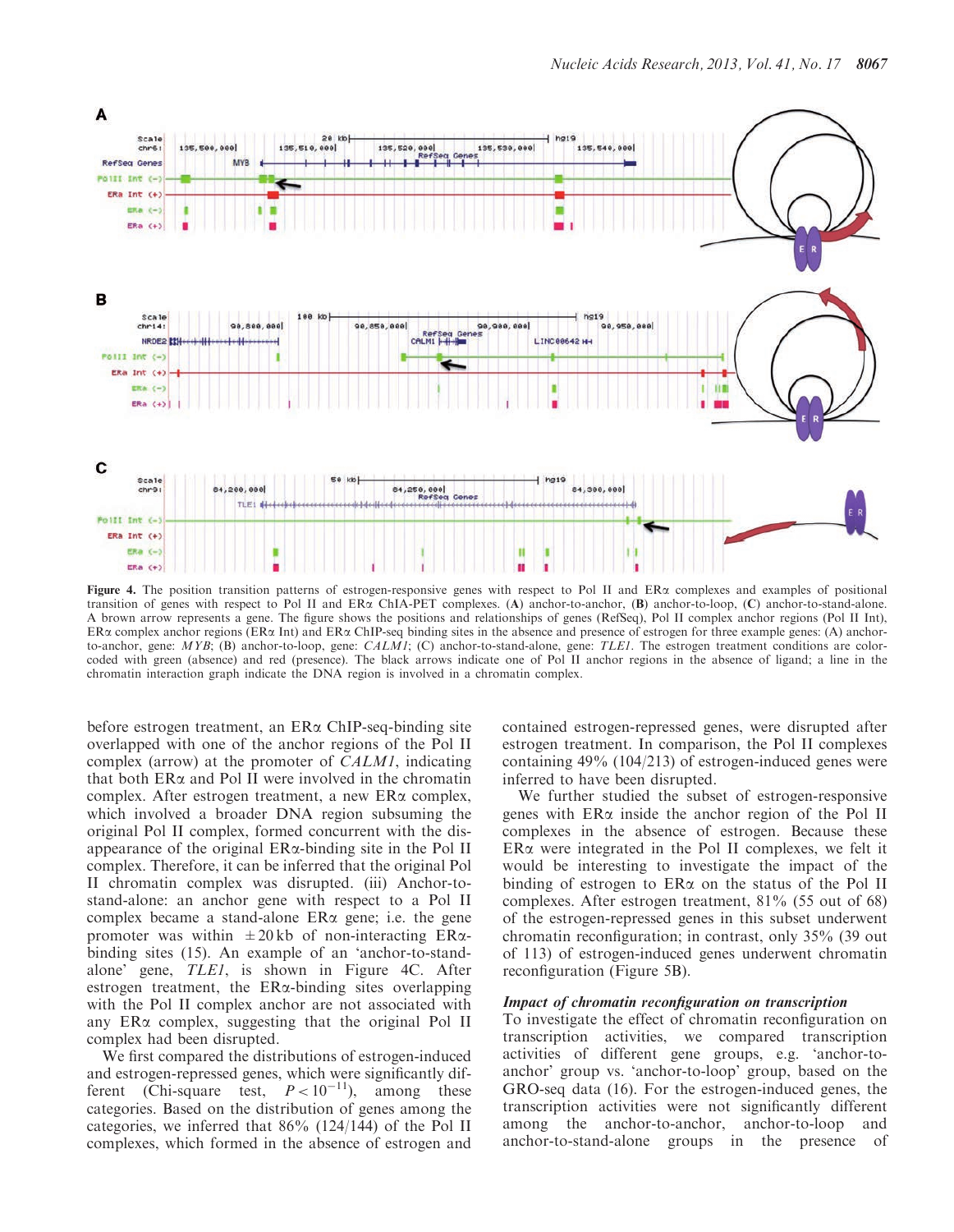<span id="page-7-0"></span>

■ anchor-to-anchor ■ anchor-to-loop ■ anchor-to-stand-alone

Figure 5. The distribution of the positional transitions of the estrogeninduced and estrogen-repressed genes. This figure shows the impact of estrogen treatment on chromatin reconfiguration (a gene within a Pol II anchor region was categorized as a loop or standalone gene with respect to ER complex after estrogen treatment) (A) Number of gene in each positional transitional pattern group (anchor-to-anchor, anchor-to-loop, anchor-to-stand-alone) for estrogen-induced and estrogen-repressed genes. (B) Positional transition pattern distribution of estrogen-responsive genes that had  $ER\alpha$  binding in the anchor region of the original Pol II complexes in the absence of ligand.

estrogen, and all subgroups showed increased transcription activity after estrogen treatment, compared with activity before estrogen treatment.

For the estrogen-repressed genes, we compared the transcription activities of the 'anchor-to-anchor' genes with those of the genes having undergone a chromatin configuration (pooled 'anchor-to-loop' and 'anchorto-stand-alone' genes) in the presence of estrogen. The results revealed significantly higher (*t*-test,  $P = 0.04$ ) transcription activities of the 'anchor-to-anchor' genes. Interestingly, we noted that the transcription activities of the 'anchor-to-anchor' genes were insensitive to estrogen treatment, whereas the genes that had undergone chromatin configuration exhibited significant changes in response to estrogen treatment (paired t-test for 'anchor-to-loop':  $P = 0.0006$ ; 'anchor-to-stand-alone':  $P = 0.0024$ ). In a further comparison between the 'anchor-to-anchor' genes from the estrogen-induced and estrogen-repressed groups, we found that the transcription activities were not significantly different (*t*-test,  $P = 0.45$ ). These results indicate that, for the estrogen-repressed genes, chromatin reconfiguration had a significant impact on their transcription activities.

The discrepancies between the *de novo* transcription activities measured using GRO-seq and the steady-state mRNA levels measured using microarrays for the

'anchor-to-anchor' estrogen-repressed genes led to the hypothesis that these genes were affected by active posttranscriptional regulations (for example, through miRNAs). Several genome-wide profiling studies have characterized estrogen-dependent miRNAs, whose transcription is induced by estrogen ([46,47](#page-10-0)). These miRNAs, including miR-22, let-7, miR-221/222, miR-18a/19b/20b and miR17-5p, were shown to negatively modulate the ERa-regulated genes after estrogen stimulation. Using the software package ComiR ([28\)](#page-10-0), we found that 13 of the 20 'anchor-to-anchor' estrogen-repressed genes were likely targets of at least one of these miRNAs (Fisher's  $P < 0.05$ ; [Supplementary Table S4](http://nar.oxfordjournals.org/lookup/suppl/doi:10.1093/nar/gkt586/-/DC1)).

#### Other TF/co-regulators

We further examined the distribution of a set of wellknown  $ER\alpha$ -partner TFs and co-regulators using the data of ChIP-seq experiments performed in MCF-7 breast cancer cells treated with estrogen ([17,19,20](#page-10-0),[25,33,35](#page-10-0),[48\)](#page-10-0). We examined their distribution within different subgroups of estrogen-responsive genes; results are shown in [Supplementary Table S3.](http://nar.oxfordjournals.org/lookup/suppl/doi:10.1093/nar/gkt586/-/DC1) Interestingly, nuclear receptor coactivator 1 (SRC-1), SRC-2, SRC-3 and FoxA1 binding events were found to be enriched in the 'anchor-to-anchor' group of the estrogen-induced genes. This observation indicates that co-activators SRC-1, SRC-2 and SRC-3 were preferentially recruited to estrogen-induced genes.

# **DISCUSSION**

In this article, we present the results of an integrative analysis of multiple genome-scale data to derive a holistic view of the transcription machineries at estrogen-responsive genes in the presence and absence of estrogen. [Figure 6](#page-8-0) shows an example of such a view rendered in a genome browser format. As a resource to enable the research community to investigate different aspects of these genes in the context of chromatin structure and protein–DNA interactions, we provide a [supple](http://nar.oxfordjournals.org/lookup/suppl/doi:10.1093/nar/gkt586/-/DC1)[mentary Web Site](http://nar.oxfordjournals.org/lookup/suppl/doi:10.1093/nar/gkt586/-/DC1) supplying the results of all estrogensensitive anchor genes studied in this report. Large-scale information integration enabled us to systematically dissect the data from multiple angles to reveal different mechanisms of estrogen-mediated transcription regulation, work that would not have been possible using only one or a few of the available data types. Our analyses have led to novel insights regarding the mechanisms of estrogen- and ERa-mediated gene expression regulation, creating the potential for broadly refining our understanding of the mechanisms of a large family of nuclear receptors.

In the absence of estrogen, most of the estrogen-responsive genes, both estrogen-induced and estrogen-repressed, assumed a higher-order chromatin structure that involved Pol II,  $ER\alpha$  and  $ER\alpha$ -pioneer factors; these promoters were also associated with active histone markers. The results indicate that the transcription machineries at these genes were well poised to respond to estrogen quickly. Interestingly, in the absence of estrogen, the genes to be induced showed active transcription initiation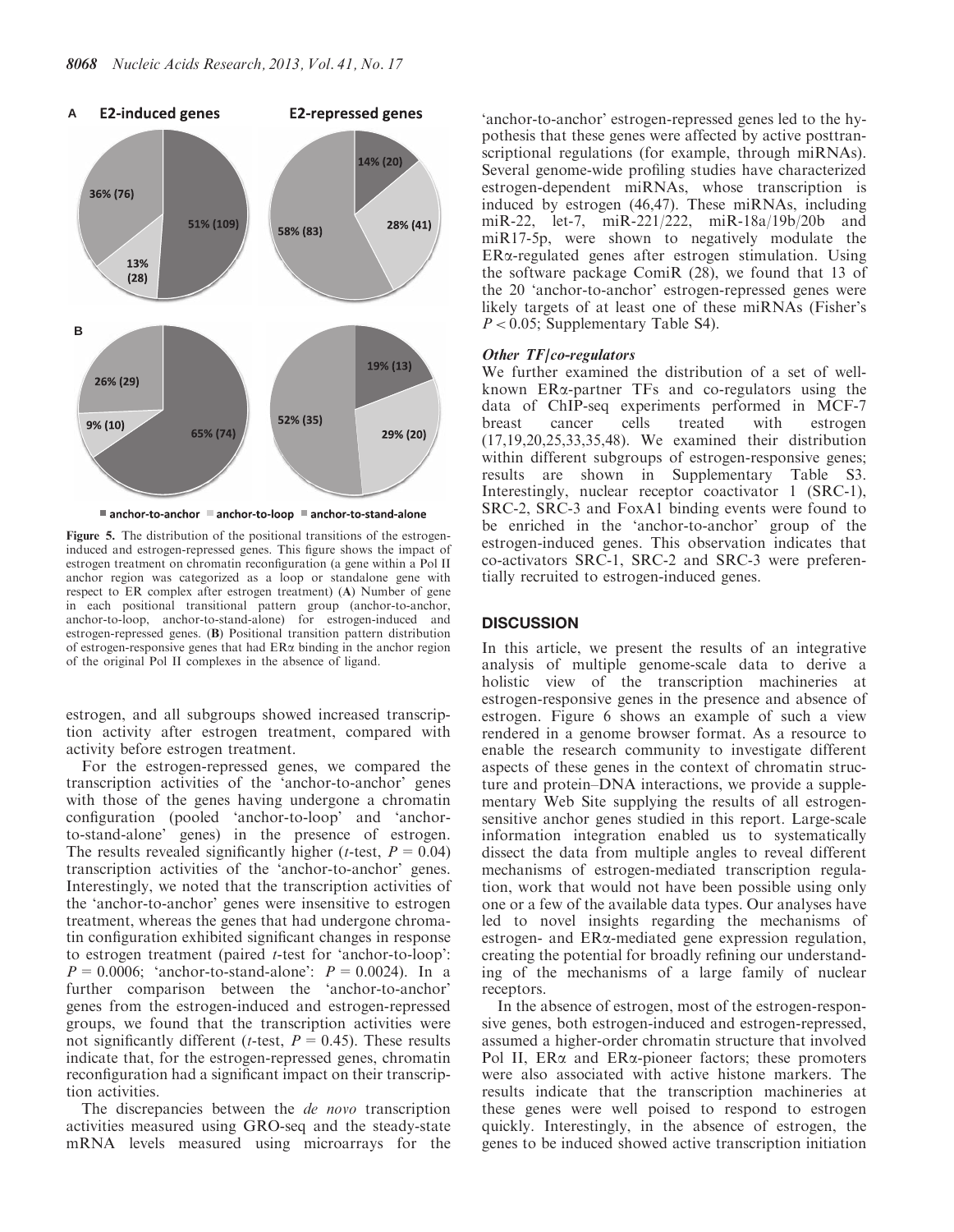<span id="page-8-0"></span>

Figure 6. An example of integrative view of the transcription machinery at a gene. The figure shows the Pol II and ER $\alpha$  ChIA-PET data and ChIPseq data in the vicinity of MYB gene in the absence  $(-)$  and presence  $(+)$  of estrogen. For the chromatin-interaction trace, a line indicates the DNA region is part of a chromatin structure, and a bar shows one of the anchor regions, where DNA interacts with a protein complex. For ChIP-seq data, a block indicates a DNA–protein binding site.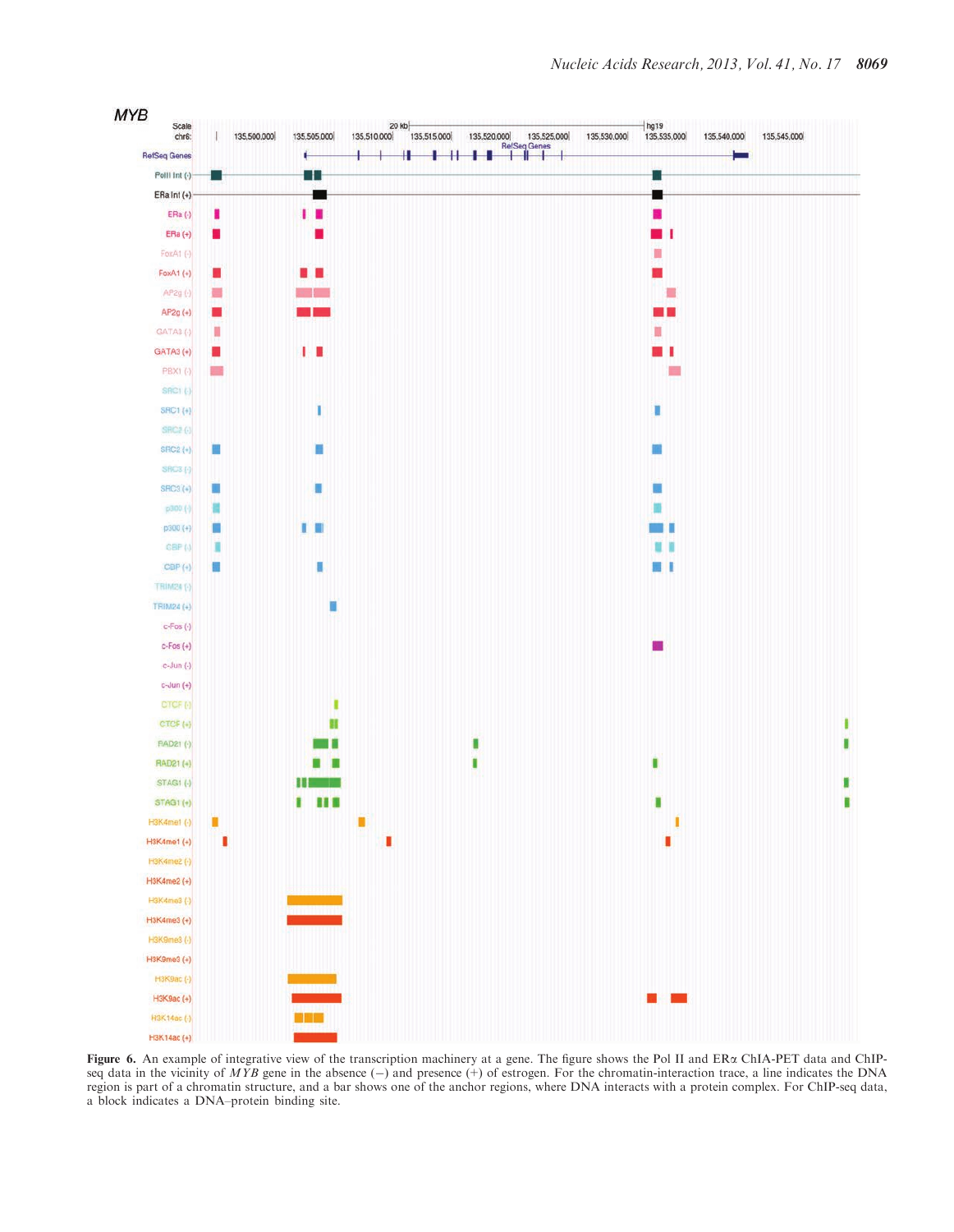<span id="page-9-0"></span>at TSSs but failed to elongate into gene bodies. Such transcription pauses may be due to (i) the presence of  $ER\alpha$  corepressors, e.g. nuclear receptor corepressor (N-CoR) or silencing mediator of retinoid acid and thyroid hormone receptor (SRMT) [\(49](#page-10-0)), recruited by estrogen-free ERa; or (ii) the estrogen-free  $ER\alpha$  leading to an overall complex conformation that failed to recruit co-activators, such as SRC-1 ([49\)](#page-10-0), which might be required for efficient transcription elongation. These results indicate that binding of estrogen to  $ER\alpha$  is not required for assembling transcription machineries at estrogen-responsive genes, but rather that the role of estrogen is to regulate the activity of already assembled machineries.

Through careful data integration and reasoning, we report the first evidence that the majority of estrogenrepressed genes underwent a chromatin reconfiguration after estrogen treatment that had a significant impact on the transcription activities of the genes. This leads to a hypothesis that the original Pol II complexes provided an ideal transcription environment for these genes, and that the disruption of the structures in response to estrogen impaired their transcription, thus rendering them estrogen-repressed. We hypothesize the following potential mechanisms for estrogen/ERa-mediated chromatin reconfiguration: (i) the binding of estrogen to  $ER\alpha$  within the preexisting chromatin complexes induced conformation changes in ERa, which in turn caused the conformation changes of the overall complexes, thus disrupting the complexes; (ii) estrogen-bound  $ER\alpha$  led to new high-affinity binding events and/or formation of new  $ER\alpha$ -mediated complexes within a close vicinity of the preexisting Pol II complexes, and these events exerted physical distortion on the chromatin surrounding the original complexes, leading to their disruption; or (iii) a combination of the above mechanisms.

In comparison, the majority of estrogen-induced genes assumed an 'anchor-to-anchor' pattern after estrogen treatment, and therefore retained the active chromatin states at the TSSs. Estrogen treatment likely facilitated transcription elongation by recruiting co-activators or releasing co-repressors. Observed enrichment of co-activators SRC-1, SRC-2 and SRC-3 at the promoters of these genes supports this notion. It will be interesting to further investigate whether known ERa co-repressors, such as N-CoR or SMRT, are part of the chromatin structures formed in the absence of estrogen, and to study the impact of estrogen on chromatin localization of co-repressors. For the estrogen-induced genes that underwent chromatin reconfiguration, the originally transcription-inefficient complexes may be replaced by new  $ER\alpha$  complexes that are transcription-favoring.

## SUPPLEMENTARY DATA

[Supplementary Data](http://nar.oxfordjournals.org/lookup/suppl/doi:10.1093/nar/gkt586/-/DC1) are available at NAR Online.

# ACKNOWLEDGEMENTS

The authors thank Ms Vicky Chen and Heather Aronson for proofreading the manuscript.

#### FUNDING

NIH [R01 LM010144] (in part); Pennsylvania Department of Health (SO) (in part). The Department specifically disclaims responsibility for any analyses, interpretations or conclusions. Funding for open access charge: NIH.

Conflict of interest statement. None declared.

#### **REFERENCES**

- 1. Osborne,C.K., Schiff,R., Fuqua,S.A. and Shou,J. (2001) Estrogen receptor: current understanding of its activation and modulation. Clin. Cancer Res., 7, 4338s–4342s, discussion 4411s–4412s.
- 2. Deroo,B.J. and Korach,K.S. (2006) Estrogen receptors and human disease. J. Clin. Invest., 116, 561–570.
- 3. Carroll,J.S., Meyer,C.A., Song,J., Li,W., Geistlinger,T.R., Eeckhoute,J., Brodsky,A.S., Keeton,E.K., Fertuck,K.C., Hall,G.F. et al. (2006) Genome-wide analysis of estrogen receptor binding sites. Nat. Genet., 38, 1289–1297.
- 4. Welboren,W.J., Sweep,F.C., Span,P.N. and Stunnenberg,H.G. (2009) Genomic actions of estrogen receptor alpha: what are the targets and how are they regulated? *Endocr. Relat. Cancer*, 16, 1073–1089.
- 5. Leitman,D.C., Paruthiyil,S., Yuan,C., Herber,C.B., Olshansky,M., Tagliaferri,M., Cohen,I. and Speed,T.P. (2012) Tissue-specific regulation of genes by estrogen receptors. Semin. Reprod. Med.,  $30, 14-22.$
- 6. Perissi,V., Menini,N., Cottone,E., Capello,D., Sacco,M., Montaldo,F. and De Bortoli,M. (2000) AP-2 transcription factors in the regulation of ERBB2 gene transcription by oestrogen. Oncogene, 19, 280–288.
- 7. Newman,S.P., Bates,N.P., Vernimmen,D., Parker,M.G. and Hurst,H.C. (2000) Cofactor competition between the ligand-bound oestrogen receptor and an intron 1 enhancer leads to oestrogen repression of ERBB2 expression in breast cancer. Oncogene, 19, 490–497.
- 8. Malik,S., Jiang,S., Garee,J.P., Verdin,E., Lee,A.V., O'Malley,B.W., Zhang,M., Belaguli,N.S. and Oesterreich,S. (2010) Histone deacetylase 7 and FoxA1 in estrogen-mediated repression of RPRM. Mol. Cell. Biol., 30, 399–412.
- 9. Stossi,F., Likhite,V.S., Katzenellenbogen,J.A. and Katzenellenbogen,B.S. (2006) Estrogen-occupied estrogen receptor represses cyclin G2 gene expression and recruits a repressor complex at the cyclin G2 promoter. J. Biol. Chem., 281, 16272–16278.
- 10. Oesterreich,S., Deng,W., Jiang,S., Cui,X., Ivanova,M., Schiff,R., Kang,K., Hadsell,D.L., Behrens,J. and Lee,A.V. (2003) Estrogenmediated down-regulation of E-cadherin in breast cancer cells. Cancer Res., 63, 5203–5208.
- 11. Simonis,M., Klous,P., Splinter,E., Moshkin,Y., Willemsen,R., de Wit,E., van Steensel,B. and de Laat,W. (2006) Nuclear organization of active and inactive chromatin domains uncovered by chromosome conformation capture-on-chip (4C). Nat. Genet., 38, 1348–1354.
- 12. Zhao,Z., Tavoosidana,G., Sjolinder,M., Gondor,A., Mariano,P., Wang,S., Kanduri,C., Lezcano,M., Sandhu,K.S., Singh,U. et al. (2006) Circular chromosome conformation capture (4C) uncovers extensive networks of epigenetically regulated intra- and interchromosomal interactions. Nat. Genet., 38, 1341–1347.
- 13. Dostie,J., Richmond,T.A., Arnaout,R.A., Selzer,R.R., Lee,W.L., Honan,T.A., Rubio,E.D., Krumm,A., Lamb,J., Nusbaum,C. et al. (2006) Chromosome Conformation Capture Carbon Copy (5C): a massively parallel solution for mapping interactions between genomic elements. Genome Res., 16, 1299–1309.
- 14. Lieberman-Aiden,E., van Berkum,N.L., Williams,L., Imakaev,M., Ragoczy,T., Telling,A., Amit,I., Lajoie,B.R., Sabo,P.J., Dorschner,M.O. et al. (2009) Comprehensive mapping of longrange interactions reveals folding principles of the human genome. Science, 326, 289–293.
- 15. Fullwood,M.J., Liu,M.H., Pan,Y.F., Liu,J., Xu,H., Mohamed,Y.B., Orlov,Y.L., Velkov,S., Ho,A., Mei,P.H. et al.